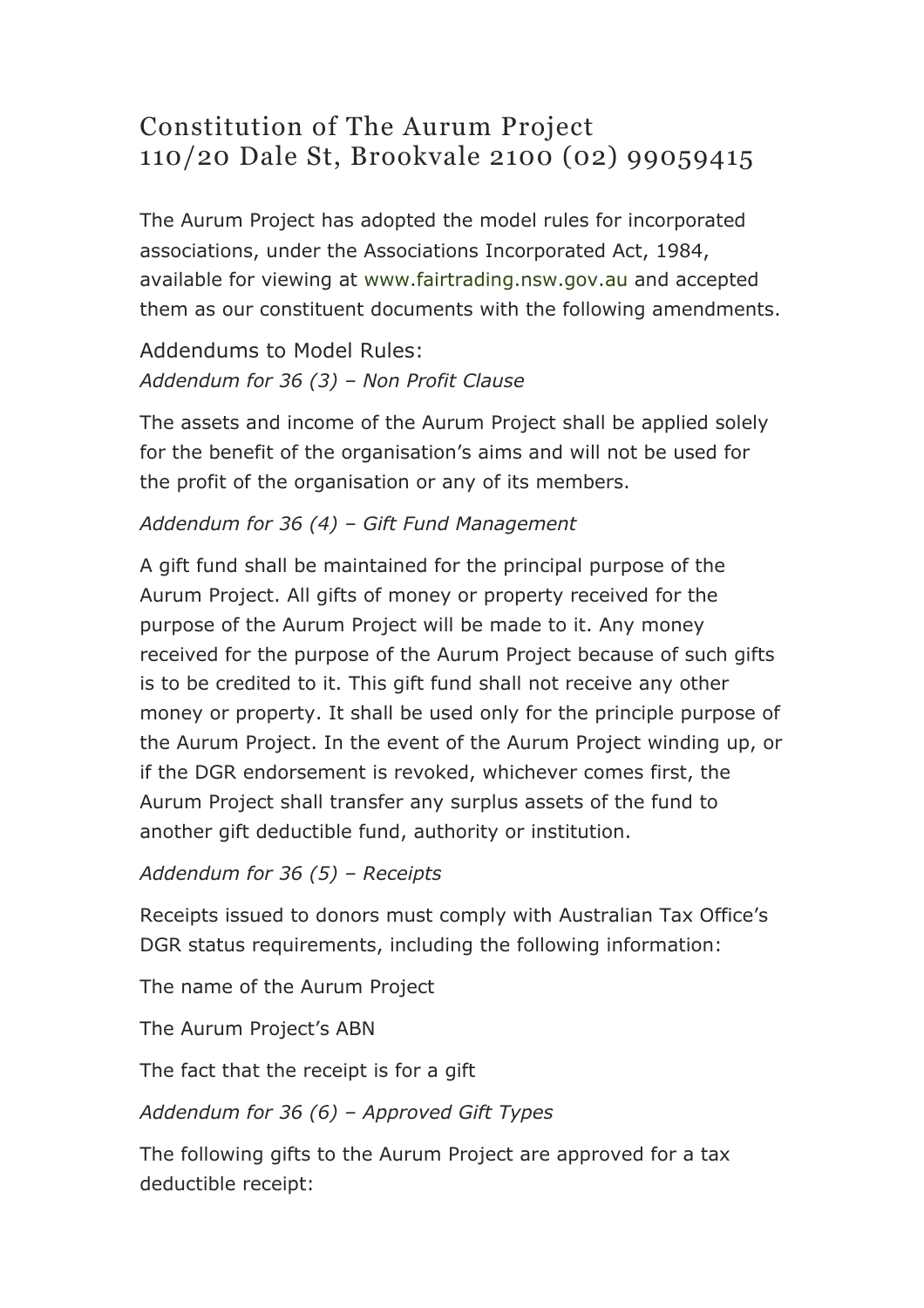Money amounting to \$2 or more

Property valued by the Tax office at more than \$5,000

Property purchased the 12 months before the gift was made

Trading stock disposed of outside the ordinary course of business

Property under the Cultural Gifts Program

Property under the Cultural Bequests Program

*Addendum for 34 – Dissolution Clause*

In event of dissolution of the Aurum Project the amount that remains after satisfaction of all debts and liabilities will be transferred to another organisation with similar purposes which is not carried on for profit or gain of its individual members.

### **Miscellaneous Addendums**

### *Operation within Australia*

The Aurum Project will operate solely within Australia, and any monies it accrues during the course of its existence will remain in Australia, to be used only within Australia.

### Self review

The Aurum Project will conduct a self-review every twelve months, in accordance with Worksheet 1, page 50, of the gift pack distributed by the ATO.

# Code of Conduct

Each homeopathic practitioner and homeopathic student who is a member of the Aurum Project and a member of the Australian Homeopathic Association will adhere to the professional Code of Conduct found at www.homeopathyoz.org.au especially:

### *6. Principles relating to employment in organisations*

6.1 Where members enjoy full reciprocity of data with other professional co-workers, they shall respect this trust in regard to their communications with clients and interested parties.

*7. Principles relating to research*